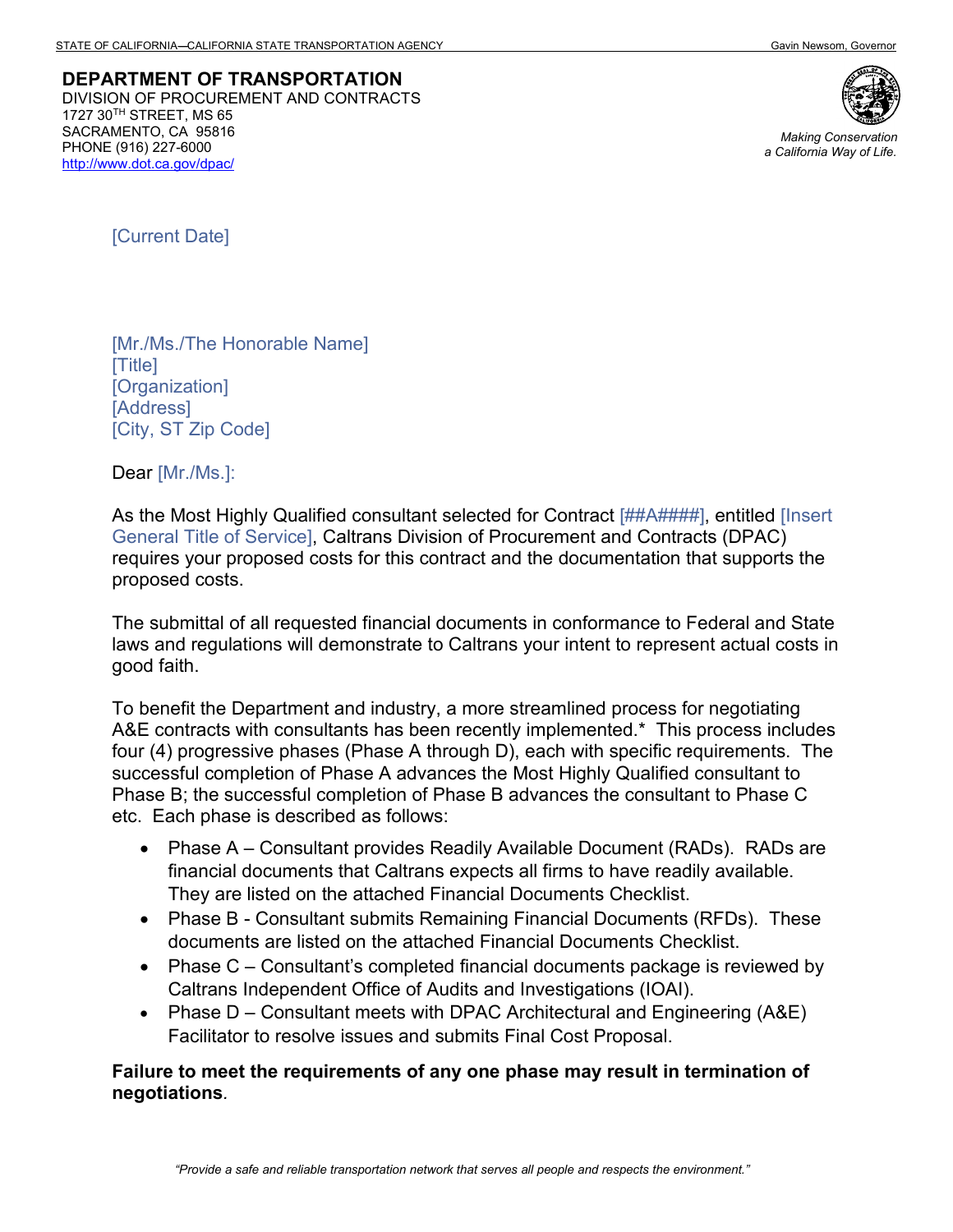RADs for Contract [##A####] must be submitted by close of business on [**Day, Month, Date, Year**] (on the 5<sup>th</sup> business day from the date of this letter), and the RFDs must be submitted by close of business on [Day, Month, Date, Year] (11<sup>th</sup> business day from the date of this letter).

It is your responsibility to ensure the required documentation for the entire team is completed and submitted timely. If subconsultants elect to submit financial documents directly to DPAC, you are still responsible for your subconsultants' actions. The failure of any prime or subconsultant (firm) to provide the required documentation by the specified deadline may result in termination of negotiations.

The RADs and RFDs must be emailed in a Zip file to the new A&E Financial Submittal inbox at **DPAC.AE.FinancialSubmittal@dot.ca.gov.** The DPAC A&E Facilitator, [Facilitator Name], at [e-mail address], and the DPAC A&E Contract Analyst, [Contract Analyst Name], at [e-mail address], must be copied in the email.

Please provide your team with the attached Financial Submittal Folders. All required documents must be submitted in the appropriate folder in accordance with the folders' instructions, the Financial Documents Checklist instructions, and the requirements below:

- 1. Financial Submittal Folders Two submittal folders with associated checklists and instructions for the RADs and the RFDs are included. Within the RADs and RFDs folders, each firm must select the appropriate folder based on whether it has a Caltrans Acceptance ID, no Caltrans Acceptance ID or is a Safe Harbor Rate firm (SHR).
- 2. File naming convention The main folder must clearly identify the Contract # and prime consultant's name. Within the main folder, there should be a folder for each firm. The naming convention shall be the firm's name followed by either "No Caltrans ID", "Caltrans ID 201X-XXXX", or "SHR". The folder shall include all required documents, and a completed checklist that shows the Caltrans Acceptance ID, if one was previously assigned by the IOAI.
- 3. Files MUST NOT be password protected.

The DPAC A&E Facilitator may schedule meetings, by teleconference, to discuss your cost proposal and other financial documents.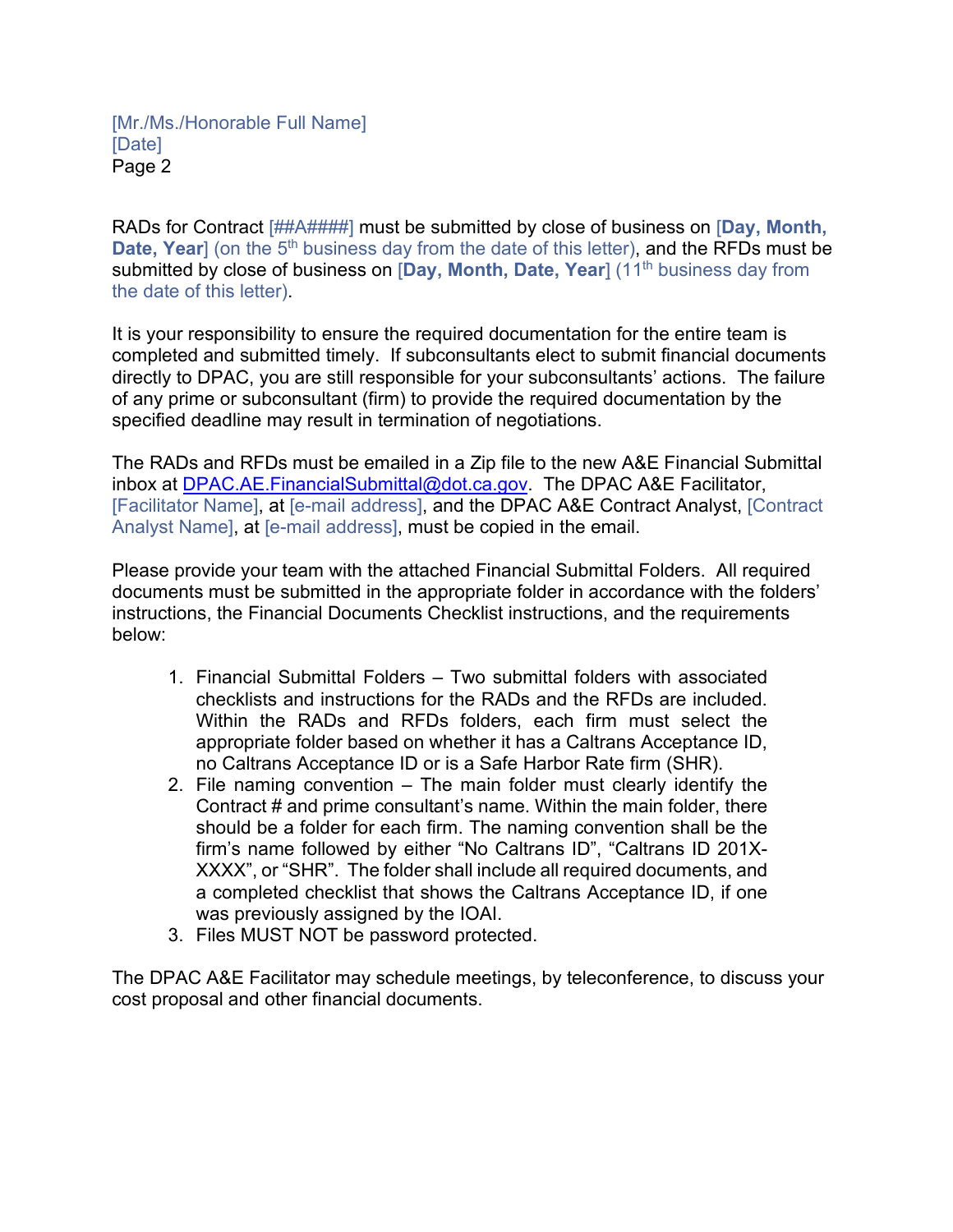You are also required to complete and submit the following additional forms by [**Day, Month, Date, Year**] (same day as the RADs) to [Contract Analyst Name], DPAC A&E Contract Analyst, at [e-mail address]:

- 1. Insurance Certificate (provide your insurance carrier's "Acord" version)
	- Must comply with the insurance provisions stated in Exhibit D of the attached Draft Agreement.
	- MUST NOT be password protected.
- 2. Payee Data Record (Form STD 204) available at <https://www.dgsapps.dgs.ca.gov/osp/StatewideFormsWeb/Forms.aspx>
- 3. Contractor Certification Clauses (CCC-04/2017) The CCC-04/2017 package contains clauses and conditions that may apply to persons doing business with Caltrans under the resulting contractual agreement. The CCC-04/2017 are to be kept on file in a central location and must be renewed every three (3) years and updated as changes occur. The CCC's are available on the Internet at [https://www.dgs.ca.gov/OLS/Resources/Page-](https://www.dgs.ca.gov/OLS/Resources/Page-Content/Office-of-Legal-Services-Resources-List-Folder/Standard-Contract-Language)[Content/Office-of-Legal-Services-Resources-List-Folder/Standard-](https://www.dgs.ca.gov/OLS/Resources/Page-Content/Office-of-Legal-Services-Resources-List-Folder/Standard-Contract-Language)[Contract-Language](https://www.dgs.ca.gov/OLS/Resources/Page-Content/Office-of-Legal-Services-Resources-List-Folder/Standard-Contract-Language) and may be downloaded and printed for your use. Please sign and return the first page of the CCC- 04/2017. Failure to do so will prohibit Caltrans from doing business with your company.

Please confirm your receipt of this letter and if you have any questions you may contact the DPAC A&E Facilitator at [phone number] or at [e-mail address].

Sincerely,

[CONTRACT ANALYST NAME] DPAC A&E Contract Analyst [phone number] E-mail Address: [e-mail address]

\* The status of cost negotiations with your firm may be impacted as a result of the Office of Civil Rights, Consultant Evaluation Unit's review of your firm's proposed DBE or DVBE commitment including the ability to perform a commercially useful function.